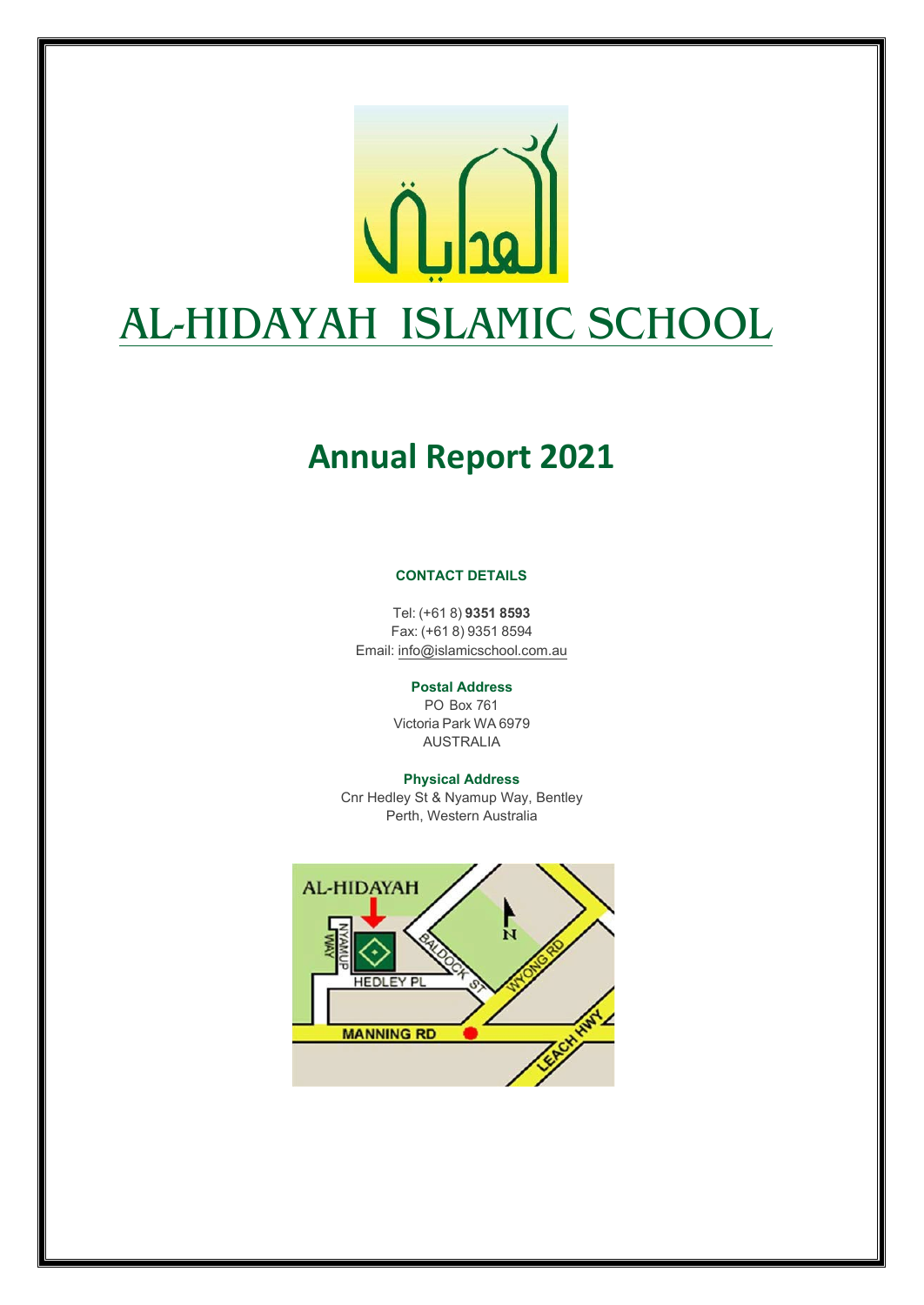# **Table of Contents**

| $\bullet$ |  |
|-----------|--|
|           |  |
|           |  |
|           |  |
|           |  |
|           |  |
|           |  |
|           |  |
|           |  |
|           |  |
|           |  |
|           |  |
|           |  |
|           |  |
|           |  |
|           |  |
|           |  |
| $\bullet$ |  |
| $\bullet$ |  |
| $\bullet$ |  |
|           |  |
| $\bullet$ |  |
| $\bullet$ |  |
| $\bullet$ |  |
|           |  |
|           |  |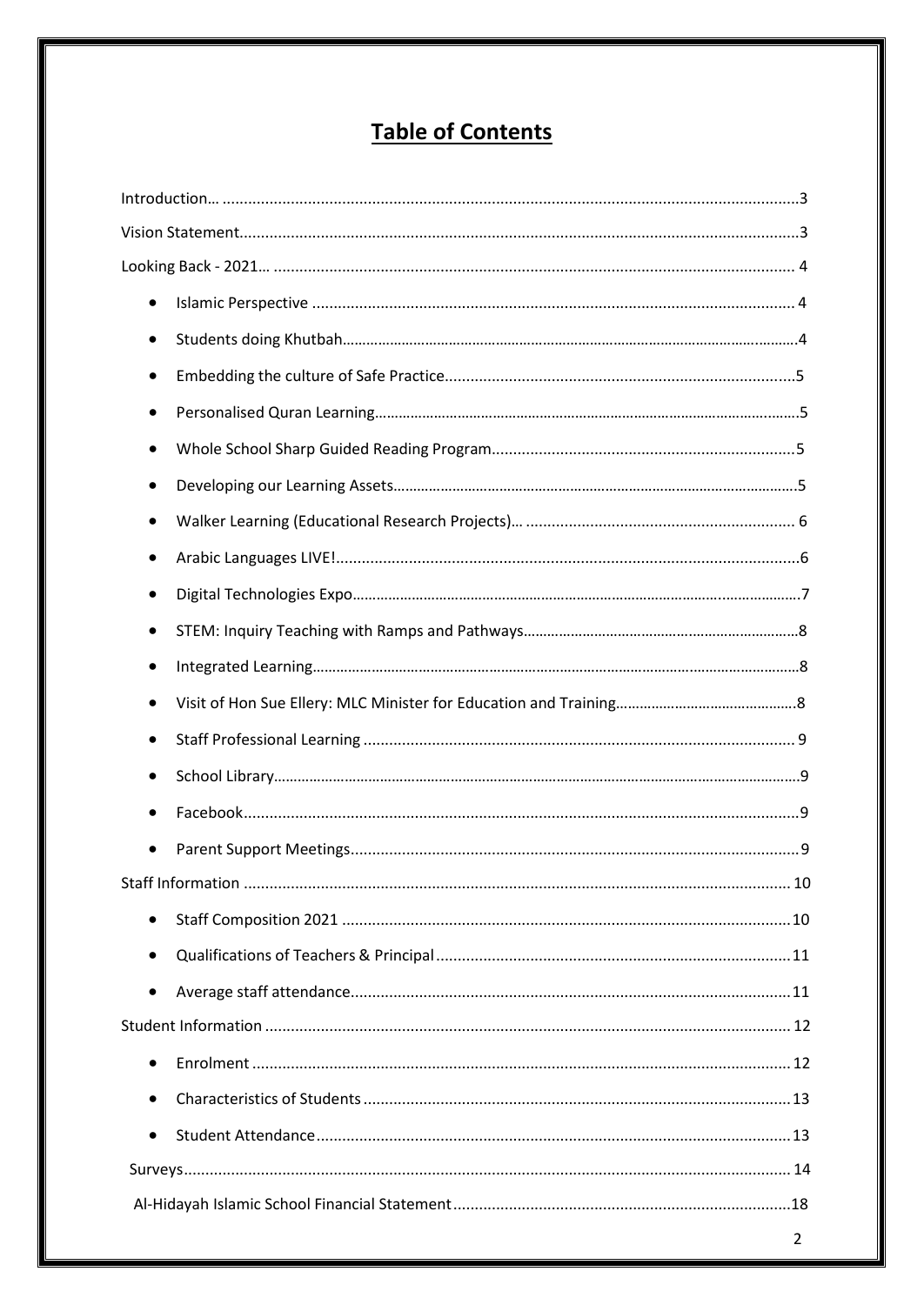

## <span id="page-2-0"></span>**Introduction**

The Al‐Hidayah Islamic Administration was established for the pleasure of Allah (SWT) as a non‐profit, community‐based institution. Its only purpose is to provide the Muslim community in Perth, Western Australia with additional Islamic oriented education alternatives to the State Government and Non‐Muslim school systems.

Located in Bentley, Perth, Western Australia, our school provides education to Primary school students from Pre‐Primary to Year 6.

Al‐Hidayah means The Guidance, that is, Guiding and leading on the right way with kindness until one reachesthe goal. The name Al‐Hidayah was chosen for the School to remind all those who contribute towards the attainment of the objectives of the School, do so after first having sought the guidance of ALLAH Subhanah wa Taala, and in the hope that His guidance will be given.

The School motto 'Quest for Knowledge' was chosen to remind the students that they should not take their education and the acquiring of knowledge for granted, that the seeking of beneficial knowledge is our duty as Muslims requiring effort and sacrifice, and that it does not begin and end at the School gate.

## **Vision Statement**

**While being ever mindful of Allah, Glory is to Him the Most- High, and the Hereafter,** in a safe Islamic environment, lay the best possible foundation for our students by way of exemplary example and relevant Islamically oriented education to the highest possible standards, so that they can make their way into the world as confident, contributing Muslims; and in so doing, **ensuring that the Islamic nature of the School takes precedence over all other considerations.**

الن تثماء الله

 : **Bismillahir Rahmanir Rahim** (**In the Name Allah, the Universally Beneficent, the Especially Beneficient.)**

: **Insha'Allah (If it be the Will of Allah).**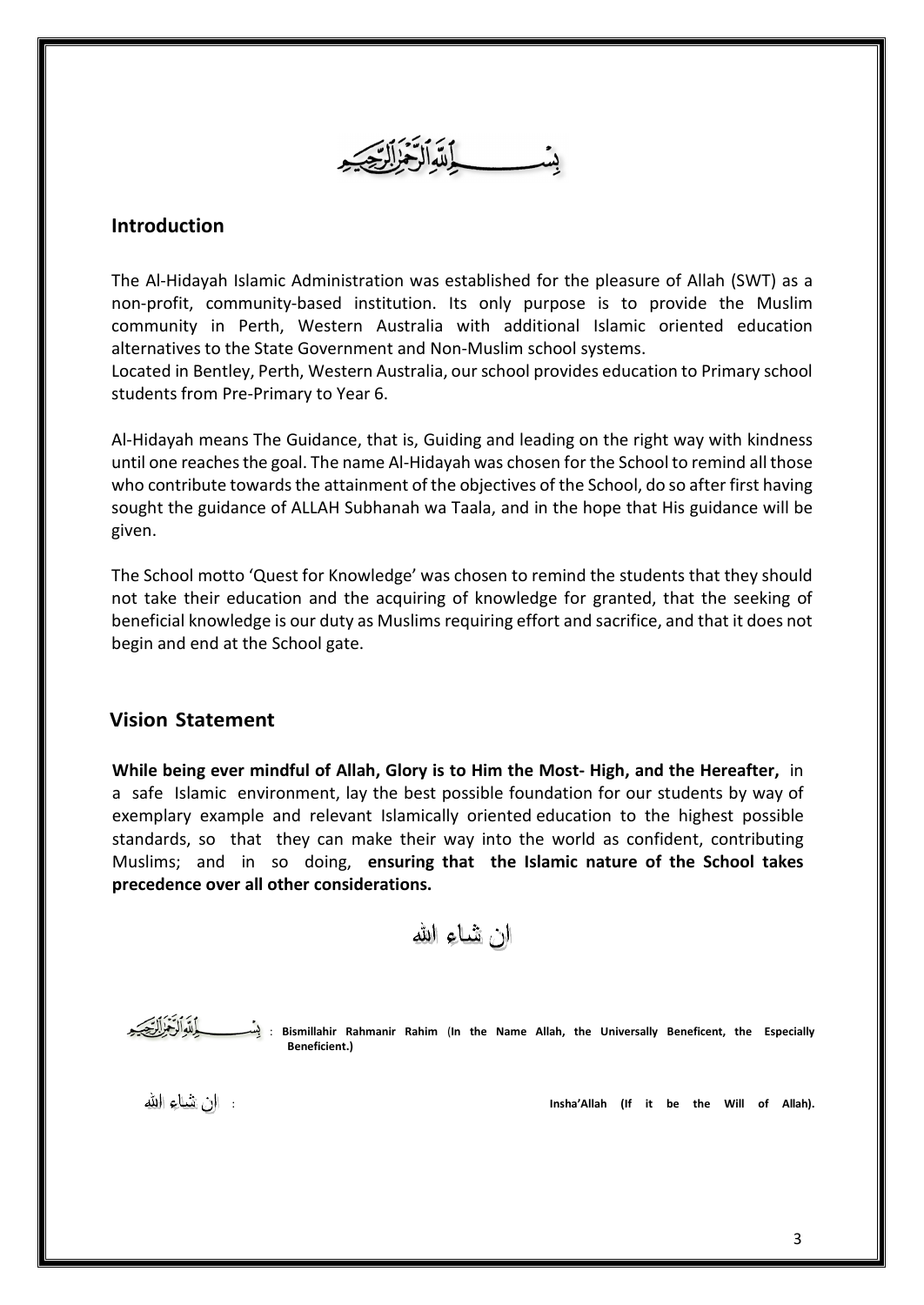At Al-Hidayah Islamic School we hold the care, safety, and wellbeing of children as a central andfundamental responsibility of our school. Our commitment is drawn from and inherent in the teaching of Islam.

*The Prophet (PBUH) says "Every one of you is a Protector and Guardian for those who are placedunder your care". (Bukhari and Muslim).*

We have a responsibility to create a nurturing school environment where children are respected, their voices are heard; where they are safe, and feel safe, and are happy and engaged.

## <span id="page-3-0"></span>**Looking Back - 2021**

Our students worked diligently throughout the year. Al Hidayah Islamic School has an excellent team of educators, Alhamdulillah. Allah (SWT) has blessed our school with teachers, EAs, and Literacy Support staff, who are hardworking, dedicated to our Islamic ethos, innovative and fullycommitted to best practice in their teaching and learning. The commitment of our Governing Shurah, the dedication of the Office and Administration staff, the teamwork and co-operation among all staff members and our ever-supportive parents made 2021 a very productive year, Alhamdulillah.

Our school community navigated well through the COVID-19 restrictions. The Governing Shurah provided sound direction, guidance, and support throughout this time. The parents demonstrated flexibility and support for the measures that we put in place to support a safe and healthy school/workspace. Our educators did a wonderful job adjusting their planning and teaching to the changing circumstances. Our students enthusiastically practiced hygiene measures and continued to be motivated and engaged with their learning. Alhamdulillah.

## <span id="page-3-1"></span>**Islamic Perspective**

As a whole school we continue to look for opportunities to bring the Islamic perspective into our teaching and learning. To support this ethos across the school, we have had excellent staff presentations during the year on bringing the Islamic perspective into:

- The Keeping Safe Child Protection Curriculum
- The Zones of Regulation: The Whole-school social and emotional learning program

## **Students doing Khutbah**

Throughout 2021, we are delighted that many of our older students have had the opportunity to do Khutbah during our Friday Jummah. They are well-prepared by our Islamic Studies teachers, Br Idris, and Br Hakim. This is an important tradition that Al Hidayah Islamic School strongly supports and wants to continue, Inshallah.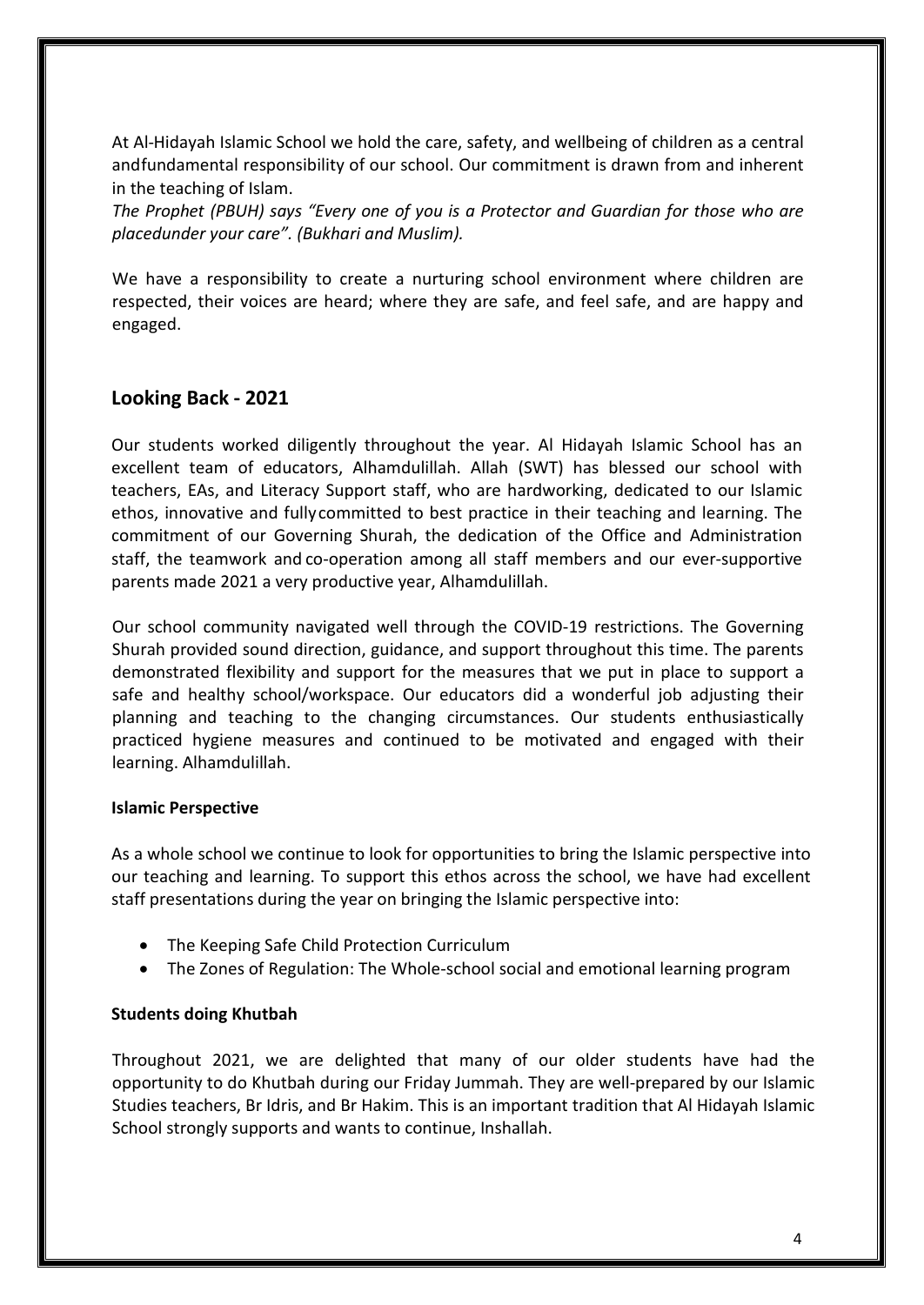## **Embedding the culture of safe practice in our school**

We have continued creating a nurturing school environment where children are respected, their voices are heard, where they are safe and feel safe and are happy and engaged. The Walker Learning Approach strongly supports our educators to embed a safe school culture. In Years 3 to 6, we see the powerful, positive effects of weekly class meetings where students practice expressing their points of view in a respectful space. We continued implementing the Keeping Safe: Child Protection curriculum across the school.We had staff presentations on bringing the Islamic perspective into the program. It was clearthat our school community has a strong commitment to having a safe school for all our children, staff, parents, and volunteers.

## **Personalised Qur'an Learning**

Our Qur'an learning at Al-Hidayah Islamic School is uniquely personalised to each individual student's level. Small groups and frequent lessons in lower Primary ensure that each student has sufficient support to build a strong foundation for their Qur'anic learning journey through to Year 6.

At Al-Hidayah we integrate ICT in our Qur'an lesson to help differentiate and provide extra support for our students.

It is a blessing and privilege to observe the progress of our students as self-managers in their Qur'an goal setting and the perseverance they display in their learning.

The students are great supporters of each other when they encourage each other in their Surah memorization and practice with Iqra' or Qur'an reading.

## <span id="page-4-0"></span>**Whole School Sharp Guided Reading Program**

Our Whole School Sharp Guided Reading Program continued in 2021. All our students from Pre‐Primary to Year 6 enjoyed two to three small group Sharp Guided Reading sessions per week. These Guided Reading sessions are a powerful way to help students improve their reading fluency and their comprehension.

In Term 2, all our teachers and EAs received individual feedback and support from AISWA Literacy consultants, on their delivery of the reading program to the students. Alhamdulillah, we can be very proud of the dedication of our educators as they continue to upskill themselves in teaching the children to read more fluently and with deepening understanding.

## **Developing our Learning Assets**

This year as a whole school, from Pre-Primary to Year 6, our educators introduced the practice of the Learning Assets to the children. These Learning Assets will support the children to be strong life-long learners inshaAllah. Alhamdulillah the Learning Assets workshop for parents on the 23rd of March 2021 went very well.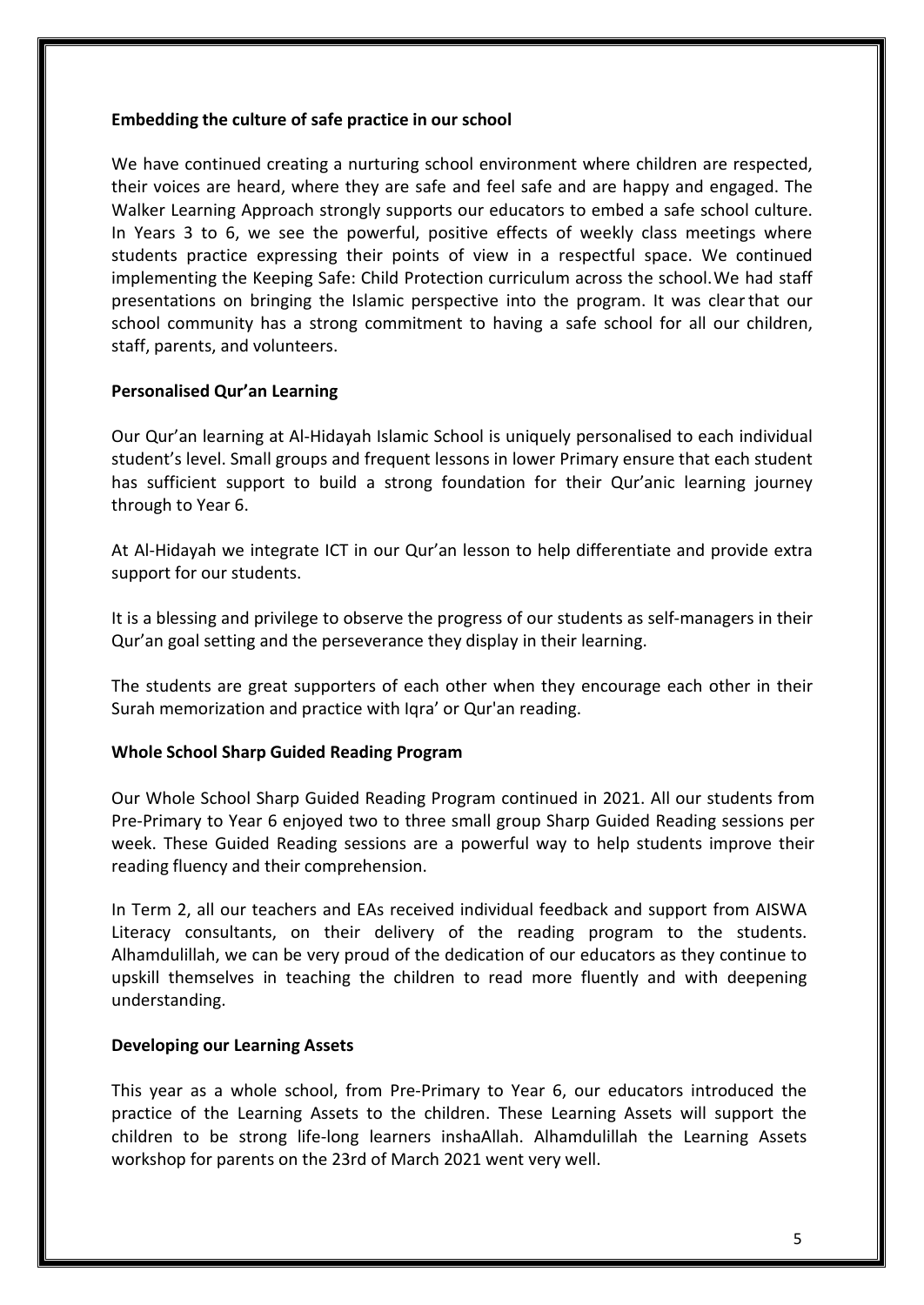When we explicitly engage children with inquiring into how they learn, we are developing skills and dispositions that act as important assets to them as learners. An asset can essentially be defined as a useful or valuable quality, skill, or person. The term **'LEARNING ASSETS'** describes broad sets of skills that are commonly required of the inquirer (a person who seeks or gathers information), which include **SELFMANAGING, COLLABORATING COMMUNICATING, THINKING** and **RESEARCHING**.

Our learning assets are **TRANSFERABLE SKILLS** that we can put into practice not only in the classroom but also at home and, of course, in the way we practice our deen as Muslims. Islam already provides us with the many tools, knowledge, and guidance to be good selfmanagers, collaborators, communicators, thinkers and researchers –Alhamdulillah.

As a two-year project, we have begun to introduce and explicitly teach, incorporate, and develop all the different learning assets on a daily basis across the whole school, from Pre-Primary to Year 6.

### **Walker Learning: Education Research Projects**

At Al-Hidayah Islamic School, personalised learning in Years 3 to 6 is achieved through Education Research Projects (ERP) which is an integral part of the Walker Learning Approach to teaching and learning. ERPs are based on broad focus goals that are taken from the WA Curriculum and link directly to learning intentions and always include a literacy and numeracy element.

The students choose a project based on their interest which can be linked to the subject focus and key learning intentions. They then complete a project proposal that sets out timelines and specific goals the student is working towards. This is mainly through conferences held with the teacher to ensure that the interest is well-linked to the key learning intentions. During daily Tuning-in sessions, focus students share their interests, learning experiences and where they are up to in their project. It also provides an opportunity for them to reflect on their progress and get feedback from the teacher and peers on how to improve the quality of their project.

ERPs thus provide a great platform for students to practice their Learning Assets as they have to be good communicators, researchers, thinkers, and self-managers to successfully complete their projects.

After presenting their project to the class, students are also given the opportunity to present their projects to the rest of the school at the ERP Expo. The Year 5 and 6 students did a wonderful job as communicators who were confident in communicating their thinking and learning while remaining respectful and patient throughout the expo. Masha Allah.

#### **Arabic Languages Live!**

The school participated in the Arabic Language Category of the 2021 MLTAWA Languages Live! State-wide Reading Time & Competition. After much deliberation, four students were selected from Year 3-6 to form a team to represent Al-Hidayah in this state-wide competition.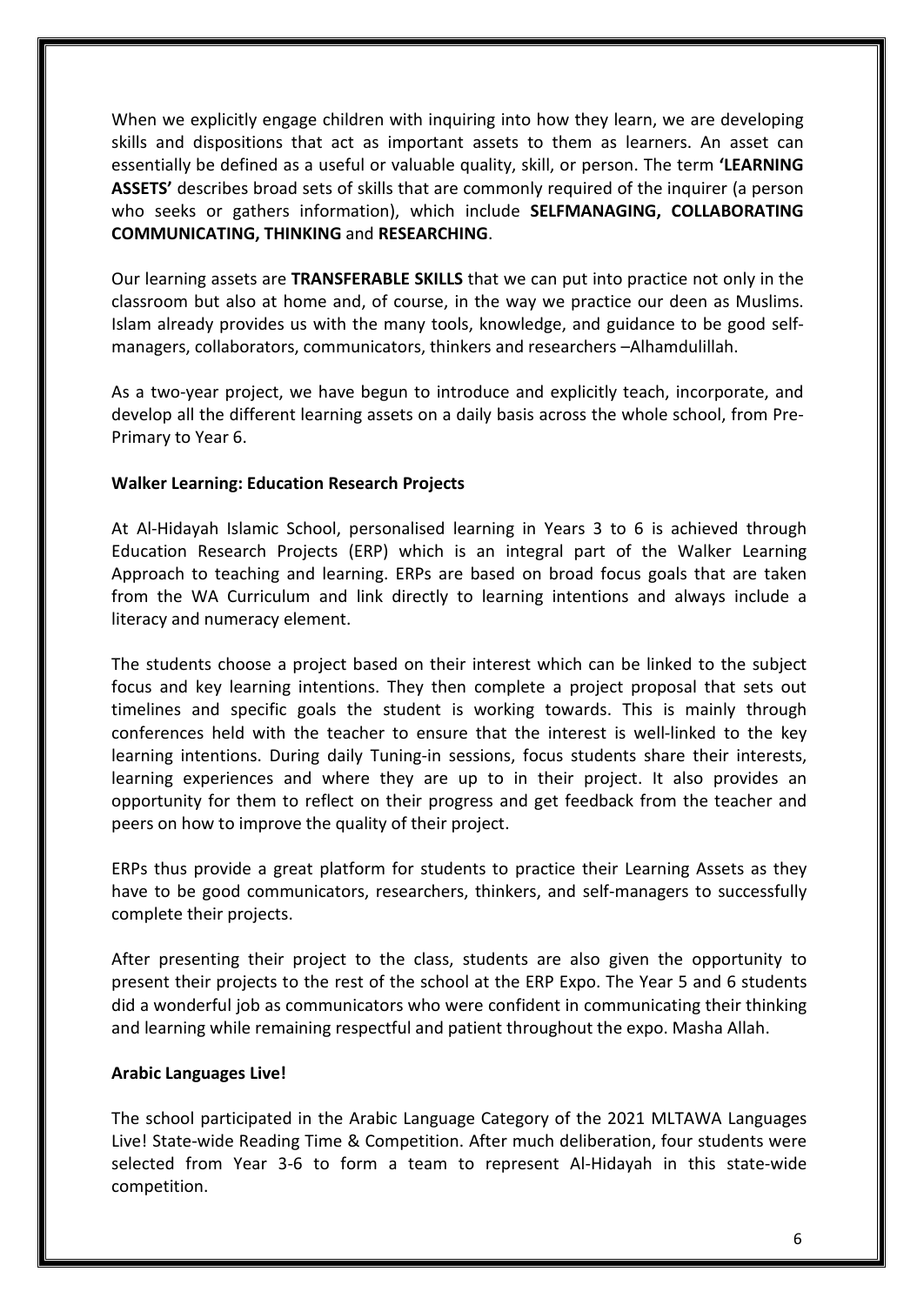The students were engaged in listening to a story read out in Arabic and proceeded to answer questions with lots of encouragement from our captive audience.

With some great collaborative work from our team, placed 2nd in the competition, Alhamdulillah.

We would also like to acknowledge the friendly competition from Al-Nojoom [\(Australian](https://www.facebook.com/australianislamiccollege/?__cft__%5b0%5d=AZVmQM47oVZfl70bCHi_0Uw8ILRX60G4YxbuDoPa0gcRVP3l4_LsY31raufJjp7BLduzivKoFww_mBIjLo2S99AzJ2vXWAPng1INg7X7zkk0eSW0woiC8s2vO6SAiIKqwxS5j7E-HHM_5MDrMR-wM-otacAr4gklCv8KoZ3o6tE2AK0zv0DC7xMIMqM8CEF2LY2sUUeXiapEmzbp5CRfrLFe&__tn__=kK-R)  [Islamic College Perth\)](https://www.facebook.com/australianislamiccollege/?__cft__%5b0%5d=AZVmQM47oVZfl70bCHi_0Uw8ILRX60G4YxbuDoPa0gcRVP3l4_LsY31raufJjp7BLduzivKoFww_mBIjLo2S99AzJ2vXWAPng1INg7X7zkk0eSW0woiC8s2vO6SAiIKqwxS5j7E-HHM_5MDrMR-wM-otacAr4gklCv8KoZ3o6tE2AK0zv0DC7xMIMqM8CEF2LY2sUUeXiapEmzbp5CRfrLFe&__tn__=kK-R) and Primary Arabic Diamonds [\(Fountain College\)](https://www.facebook.com/fountaincollege/?__cft__%5b0%5d=AZVmQM47oVZfl70bCHi_0Uw8ILRX60G4YxbuDoPa0gcRVP3l4_LsY31raufJjp7BLduzivKoFww_mBIjLo2S99AzJ2vXWAPng1INg7X7zkk0eSW0woiC8s2vO6SAiIKqwxS5j7E-HHM_5MDrMR-wM-otacAr4gklCv8KoZ3o6tE2AK0zv0DC7xMIMqM8CEF2LY2sUUeXiapEmzbp5CRfrLFe&__tn__=kK-R).

Congratulations to all teams and ALTAWA Arabic teachers for supporting the initiative for Arabic inclusion in the competition.

We thank MLTAWA for organising this wonderful opportunity!

### **Digital Technologies Expo**

Alhamdulillah, as a celebration of all the learning that had taken place during digital technologies lessons, [Al-Hidayah Islamic School](https://www.facebook.com/islamicschool/?__cft__%5b0%5d=AZUaEbNvpLK0GyRrraW2j7QKiFOwhP4Rk9-BcFkFyOFhGxxOqGzq5X_j4-hWtkaTuxNQTHeEOVU-iH9HvR84xkoXMgbTTWjYtUV2Qz-HSqjbktgzJPjuURQhfdv9sYaRx-Si6geF9J37lrB64RYUgLQXKsKTE4VqyNT68NKvY_HUCpkbwDB3-9xuO-7p7VPYkSAVcBCa_oOgOjr3vmbriptN&__tn__=kK-R) Pre-Primary to Year 6 students showcased their projects at the school's very first Digital Technologies Expo. Everyone was excited to take turns going around to the various classes to view the projects and to hear from other students about their experiences and learning.

The **Pre-Primary** class set up an impressive display of their first attempt at design technology. The Year Ones used the BeeBots to create fabulous artwork and link it to their bubble experiment (Chemical Sciences: What happens when two substances are mixed together?). The **Year 2** students wrote interesting digital stories and made BeeBot mats and characters to tell their stories while the **Year 3** class came up with a gigantic BeeBot map of a city and constructed amazing 3D landmarks that the robots had to navigate around.

The **Year 4 class** had been introduced to simple programming using Ozobots and demonstrated their understanding through creative mazes with visual codes for the Ozobots to travel on. The Year 5 students had worked with Lego EducationBricQ Motion Prime Sets which help foster an understanding of forces, motion, and interactions by providing easy hands-on learning experiences without the need for technology. The students came up with their own unique design and algorithm for other students to follow and replicate during the expo.

Finally, our **Year 6 students** who had learnt more about robotics and programming using LEGO Education SPIKE™ Prime Sets as a STEAM learning tool got to show their inventions that aim to help solve a problem or make a task easier.

We hope that this expo inspired the students to discover the limitless possibilities of creativity using digital technologies and to develop their abilities to be better thinkers and problem-solvers, Inshallah.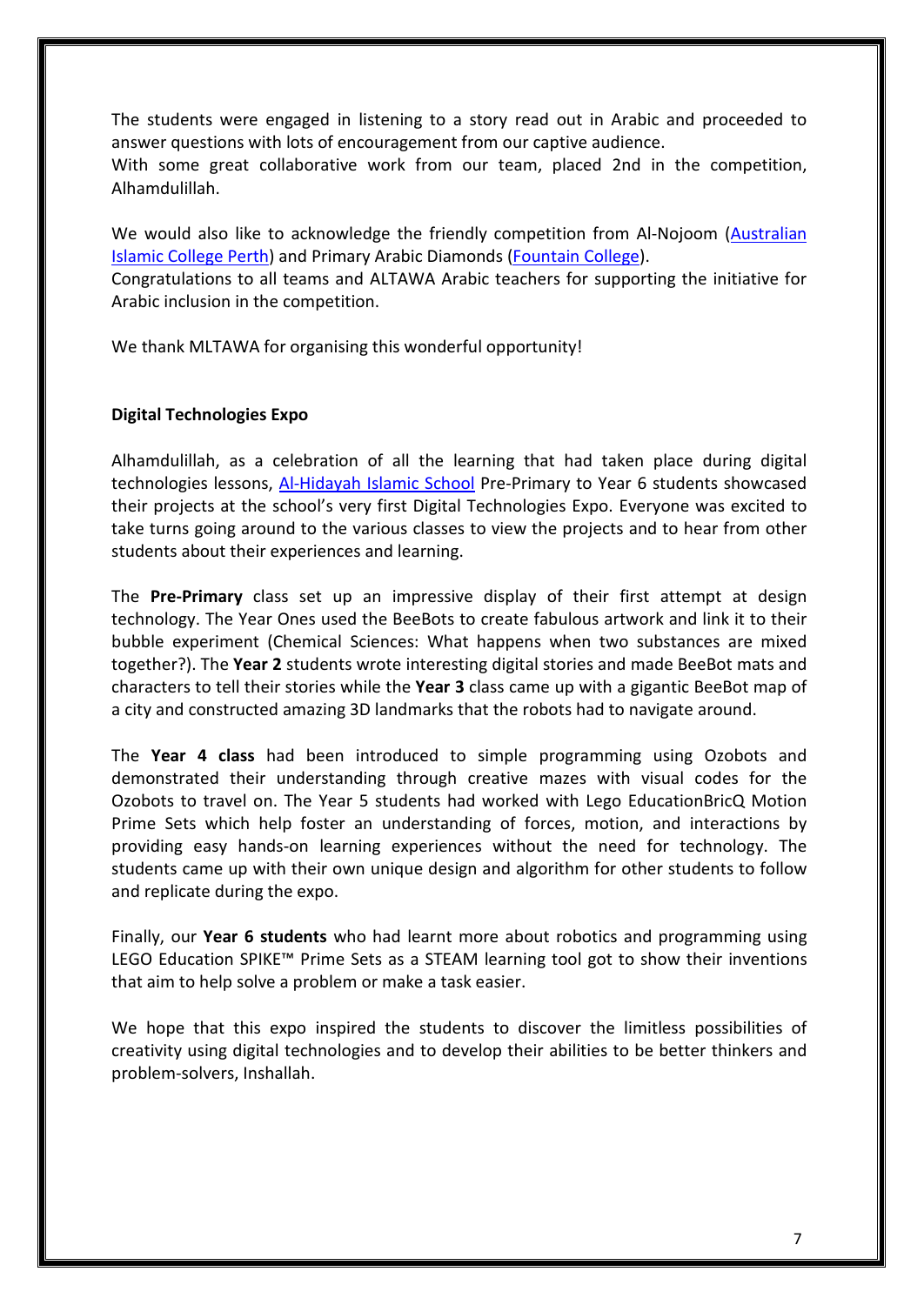## **STEM: Inquiry Teaching with Ramps and Pathways**

The Year One and Year Two students were chosen by the Association of Independent Schools of Western Australia (AISWA) to participate in the **STEM Project: Inquiry Teaching with Ramps and Pathways.** 

This project provided numerous and rich learning opportunities for our children to explore and investigate technological ideas, and mathematical concepts such as distance, system, structure, force/gravity, measurement, shapes, prediction, balance etc, using a variety of scientific methods. They expanded their thinking process using the core "Thinking Routines" such as See-Think-Wonder, Think-Pair-Share-, I used to think…but now I think…, and What makes you say that?

Our children also had many opportunities to develop the Learning Assets developed by Kath Murdoch which are essential tools for our children to become highly skilled learners.

### **Integrated Learning**

During one of their weekly Class Meetings, the Year 5/6 Girls discussed ways to promote recycling in school in order to reduce the amount of plastic going to landfills. One of the ideas that came up was the [Containers for Change WA](https://www.facebook.com/4ChangeWA/?__cft__%5b0%5d=AZXh5H-o8Fj-MWowNTLCwfsxQ2SmaMtcfCqzNsltS06h_mRC92WWzj6htyTybiZd8rs4zk05_-swymgvdm-t43lJo01PXpr5SUPM1znVWdJ20-4XrRXFIrzEGwJ55MBkq5Re3AFgUWx94hi94N7SYyPcgxzhJlT6SRrMwM893buMJv2tlkNdA2pdmbmR3tVPfZzgjt8D2d-GM79T_waDhCxr&__tn__=kK-R) recycling scheme that a few students were already a part of at home. [\(https://www.containersforchange.com.au/wa/\)](https://l.facebook.com/l.php?u=https%3A%2F%2Fwww.containersforchange.com.au%2Fwa%2F%3Ffbclid%3DIwAR0AKBn5cUlhyRPfTw4Z4KmkcuJY3ALlfJW5YP_3Rn15q6FAUtr-w1CyV78&h=AT1jWufIvKgW3HSfQ1jmAgdsxVL1CO0zDeIgtnnpsp1FAH9kTbzolZzRwP0zngpc8S651RCanREE_tXcBpsVkuU8chhZh_SZdV4asXyRIKZPDueHR_xpNxXqU514ZjJYRbKL4t7L7nb-k37g-1xC&__tn__=-UK-R&c%5b0%5d=AT1UJIDUDmVqMiSot-csLBUswa7YaZ77VBYuT3bgsFiKW86BYGU6Z5cINHqLXC0WSUrxOZwzrABaOU5FqXh8armZSLS3-5fdF9kcYDFoHn8xiZvtpRmhF8KOzQxx-eVpVj2umHjF87k1Z3PIgmbpZlIeN--NriX0_W634Y-bCkZvdOkkTqG-JK_AbWRWqtJUsnwnMEZ8SGPUmASGWgmvrJaLsUeP_wiVUw)

At around the same time, the students were learning about the migration of people from different races and backgrounds to Australia in their History lessons. They discovered in one of the library books on early Muslim settlers in Australia that there was a Newman Mosque in the Shire of East Pilbara about 1200kms away from Perth which had historical, cultural and social significance. When they did some research on it, they discovered that the mosque was in a very bad state and was in urgent need of repairs with a GoFundMe page set up to collect funds.

The students discussed how they could help raise funds to help with the rebuilding of the mosque. As a class, they decided to do a Containers for Change collection at school over a few weeks and then donate the funds to the Newman Mosque rebuilding project. The students set up collection bins and took turns encouraging other students to bring in their plastic bottles to school during the morning assemblies. They also placed a donation jar in the school office for parents who wished to donate money to the cause.

Alhamdulillah, they managed to collect and recycle a total of 1727 bottles and earned \$172.70. Together with generous donations from staff and parents, they donated a total of \$1670 towards the rebuilding of the Newman Mosque. Jazakallah Khair to all students, parents and staff who supported this small initiative and may Allah SWT accept their good deeds.

#### **Visit of Hon Sue Ellery MLC, Minister for Education and Training**

We were honoured by the visit to our school of the Hon Sue Ellery MLC, Minister for Education and Training on the 27th of October 2021.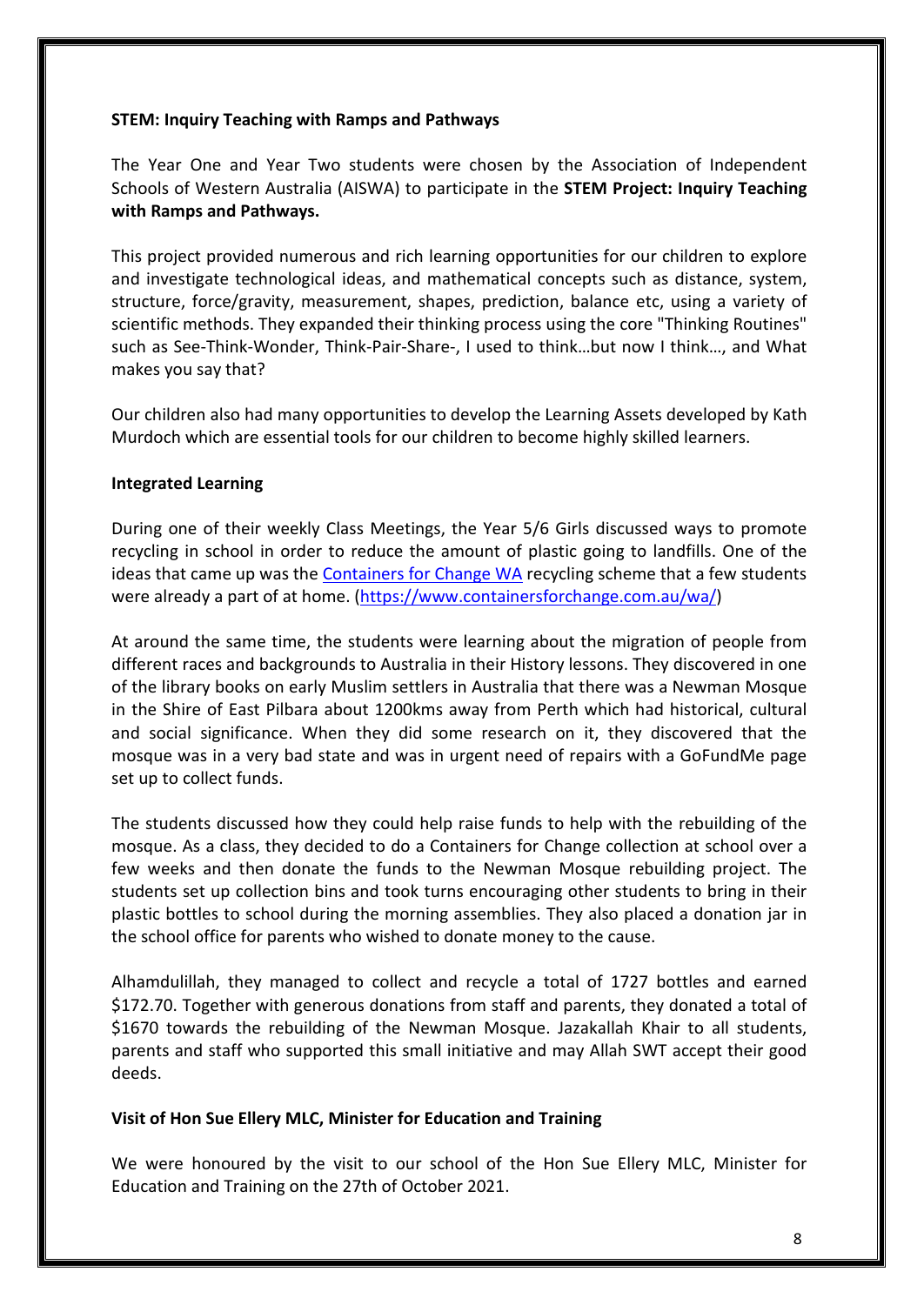She was accompanied by Hannah Beazley – Member for Victoria Park. Their visit demonstrated their interest in how they can help our school and community both now and in the future. We were deeply appreciative of their time and engagement with us.

## <span id="page-8-0"></span>**Staff Professional Learning**

Because of COVID-19 restrictions, professional learning was limited. Professional Learning in 2021 supported our School Improvement Plan. The key focus areas were:

- Early Childhood Education Learning through Investigation (Intentional Play based Learning)
- Walker Learning Pedagogy from Pre‐Primary to Year 6
- Promoting Literacy Development: PLD from Pre‐Primary to Year 6
- Numeracy in the Early Years to Year 6
- Sharp Reading: Reading with fluency and comprehension
- Arabic Language teaching & learning
- ICT skills for teaching & learning
- Digital Technologies
- Social & Emotional development

The school spent \$11,208 on staff professional learning in 2021.

## **School Library**

The school continued to invest in the library. We are delighted that a wide range of excellent Islamic books are now available for borrowing from our school library. There are many interesting story books for all ages and reading levels. We have many books on the Sahabah, the Prophets, note-worthy Muslims, fiqh and good Akhlaq.

## <span id="page-8-1"></span>**Facebook**

Throughout 2021 the school regularly posted on Facebook. The teachers uploaded information on what the children were doing. It proved to be an effective way of communicating with parents and the wider community.

#### <span id="page-8-2"></span>**Parent Support Meetings**

Parent Support Meetings were limited through the year. However, these meetings were an excellent opportunity for parents to formally meet with the Principal to work together to improve our school.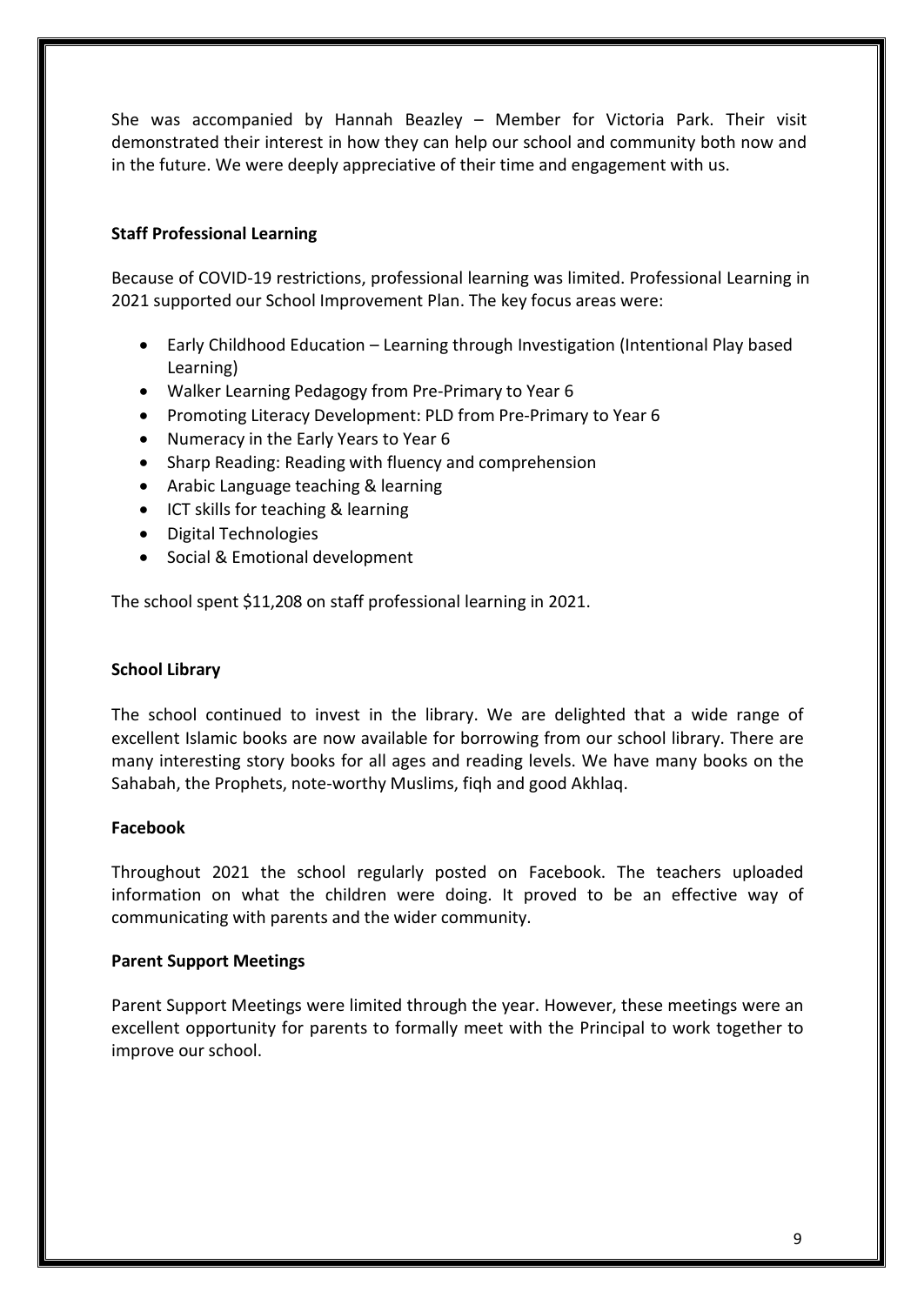# **Staff Information**

| Br. Ridhwan Mayze                                       |                 |
|---------------------------------------------------------|-----------------|
| <b>SCHOOL OFFICE</b>                                    |                 |
| Sr. Indri Prameswari (School Office Manager)            |                 |
| Sr. Kanza Hasan (Administrative Officer)                |                 |
| <b>TEACHING STAFF</b>                                   |                 |
| Sr. Joy Tianchon                                        | Yr PP           |
| Sr. Supreeya Megharfi                                   | Yr <sub>1</sub> |
| Sr. Umukulthum Mohamed                                  | Yr <sub>2</sub> |
| Sr. Aziza Davids                                        | Yr3             |
| Sr. Fatima Al- Absawi                                   | Yr4             |
| Sr. Joanna Hoglin                                       | $Yr$ 5/6B       |
| Sr. Hawa Hussain                                        | Yr 5/6G         |
| Sr. Myra Suwandi (from 24th May 2021)                   | Literacy        |
|                                                         | Specialist      |
| Sr. Aminah Stacey (from 17th May 2021)                  | Literacy        |
|                                                         | Specialist      |
| <b>TEACHING STAFF (ISLAMIC/ ARABIC/QURANIC STUDIES)</b> |                 |
| Br. Abdulhakim Mohamed                                  |                 |
| Br. Idris Omer                                          |                 |
| Sr. Fatima Syaid                                        |                 |
| Sr. Khadijah El Kadri                                   |                 |
| <b>EDUCATION ASSISTANTS</b>                             |                 |
| Sr. Hana Mohamed                                        | Yr PP           |
| Sr. Nawwar Ishar (from 12 <sup>th</sup> November 2021)  | Yr PP           |
| Sr Leila Amani                                          | Yr1             |
| Sr. Khadra Ibrahim (until 1st April 2021)               | Yr <sub>2</sub> |
| Sr. Maryam Fahmi (from 19th April 2021)                 | Yr <sub>2</sub> |
| Sr. Benish Amer                                         | Yr3             |
| Sr. Sadaf Fatimah Anwar                                 | Yr 4            |
| Sr. Iman Hoglin                                         | <b>Yr 5/6B</b>  |
| <b>BUS DRIVERS</b>                                      |                 |
| Br. Ebrahim Elfagi                                      |                 |
| Br. Nuaym Budiman                                       |                 |
| Sr. Poziah Stamper                                      |                 |
| <b>GROUNDSMAN</b>                                       |                 |
| Br. Abdallah Khalefa                                    |                 |
| <b>ADMINSTRATION</b>                                    |                 |
| Br. Ali Shariff (Business Manager)                      |                 |
| Br. Benjamin Koch (IT/ Projects Manager)                |                 |
| Br. Umar Abdullah (Senior Administration Officer)       |                 |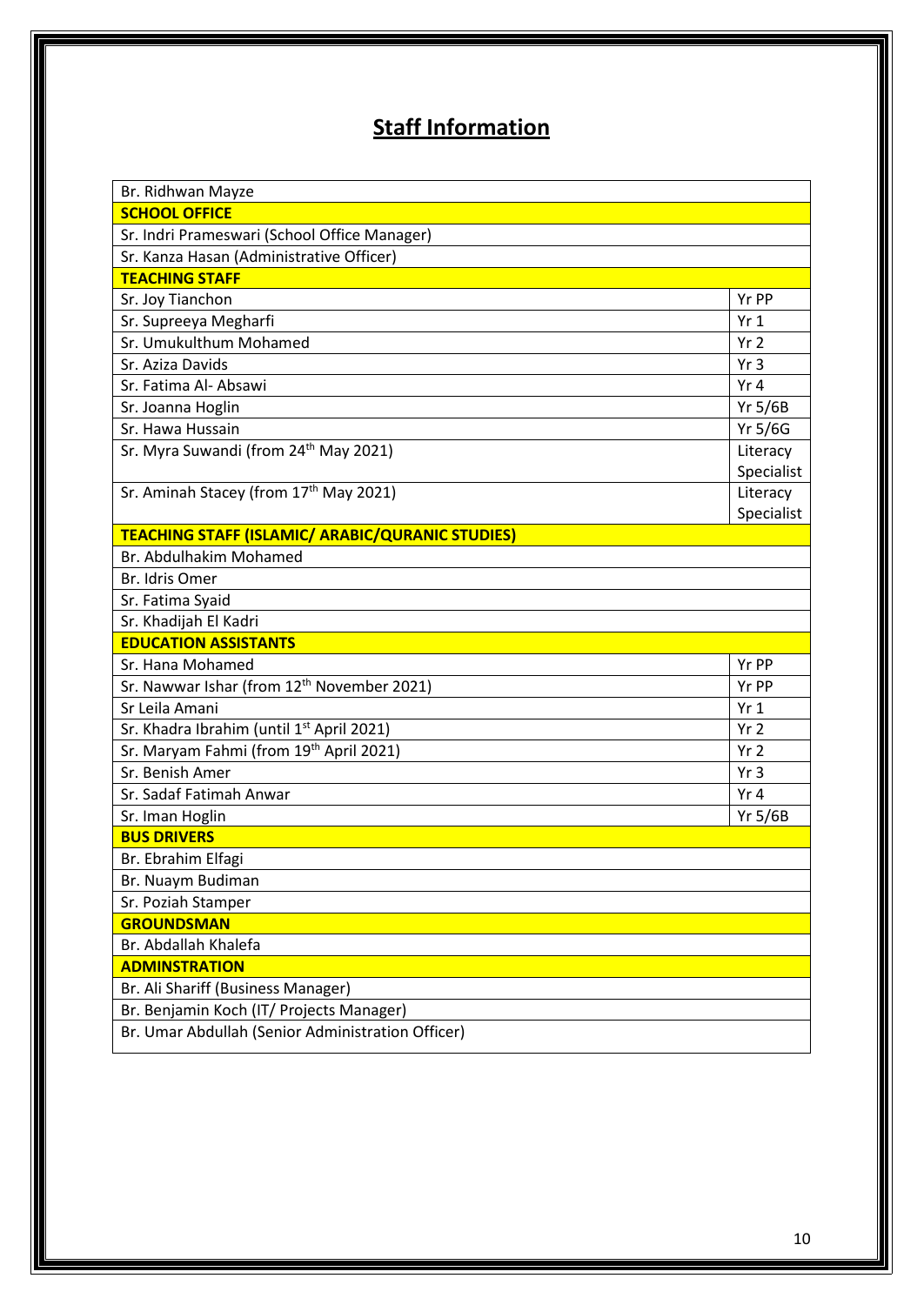# **Qualification of Teachers and Principal**

<span id="page-10-0"></span>

|                                         | B. of Arts                                                    |
|-----------------------------------------|---------------------------------------------------------------|
|                                         | Teacher's Certificate                                         |
| Br. Ridhwan Mayze                       | M. of Arts                                                    |
|                                         | Cert IV in TESOL                                              |
| <b>TEACHING STAFF</b>                   |                                                               |
| Sr. Joy Tianchon                        | B. of Secondary Education<br>$\bullet$                        |
| Sr. Supreeya Megharfi- Yr 1             | M. of Human Sciences                                          |
|                                         | <b>B.</b> of Education                                        |
| Sr. Umukulthum Mohamed- Yr 2            | B. of Early Childhood Education                               |
|                                         | Diploma in Early Childhood Education                          |
|                                         | Cert 4. In Accounting                                         |
| Sr. Aziza Davids- Yr 3                  | B. of Education (Early Childhood)                             |
| Sr. Fatima Al-Absawi                    | <b>B. of Primary Education</b><br>$\bullet$                   |
| Sr. Hawa Hussain- Yr 5/6G               | <b>B.</b> of Arts                                             |
|                                         | PGDE (Pri)                                                    |
| Sr. Joanna Hoglin- Yr 1                 | <b>B.</b> of Education<br>$\bullet$                           |
|                                         | M. of Financial Planning                                      |
|                                         | B. of Commerce (Economics Honors)                             |
| Sr. Myra Suwandi- Literacy              | Cert III and IV in Education Assistant<br>$\bullet$           |
| Support                                 |                                                               |
| Sr. Aminah Stacey-Literacy              | B. of Primary Education (in process)<br>$\bullet$             |
| Support                                 |                                                               |
| <b>TEACHING STAFF (ISLAMIC STUDIES)</b> |                                                               |
|                                         | B. of Arts (English)<br>$\bullet$                             |
| Br. Abdulhakim Mohamud                  | <b>TESOL Cert</b>                                             |
|                                         | <b>Teacher Aide Cert</b>                                      |
| Br. Idris Omer                          | B. of Commerce Degree<br>$\bullet$                            |
|                                         |                                                               |
|                                         | Cert. TA                                                      |
| Sr. Fatima Syaid                        | Cert. Introduction to Child Psychology                        |
|                                         | B. of Sharia Law and Arabic Literature<br>$\bullet$           |
| Sr. Khadija El Kadri                    | ESL Cert. 4 in Speaking, Writing and Listening                |
|                                         | Diploma of Early Childcare Education and Care (in<br>process) |

## **Average Staff Attendance**

The whole school staff attendance rate in 2021 was 94.4%.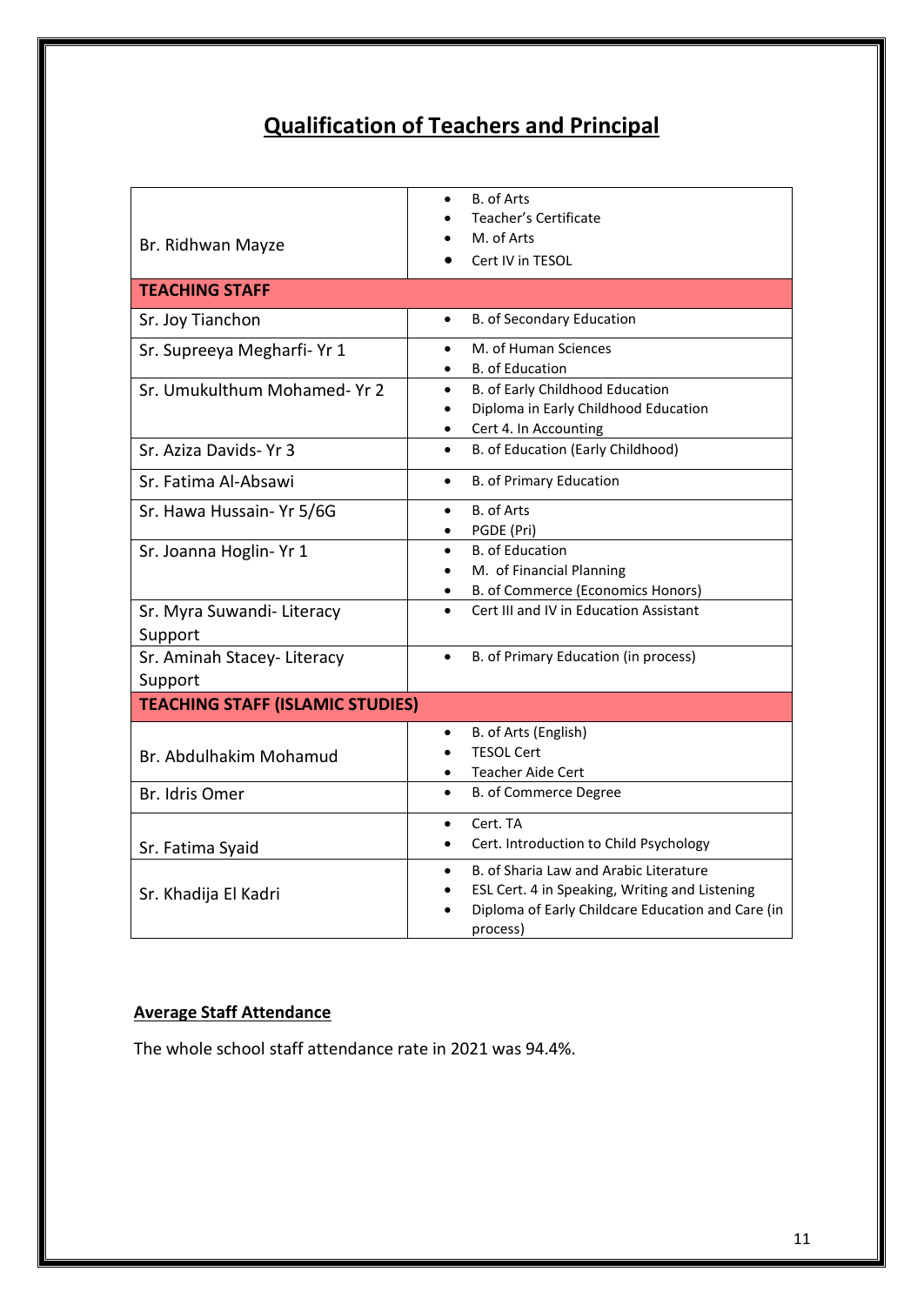# **Student Information**

# <span id="page-11-1"></span><span id="page-11-0"></span>**Enrolment**

Total Enrolment in August 2021 was 211. Males: 98 Females: 113 Class Sizes:

| <b>Class</b>    | <b>Male</b> | <b>Female</b> | <b>Total</b> |
|-----------------|-------------|---------------|--------------|
| Pre-            | 16          | 17            | 33           |
| Primary         |             |               |              |
| Yr1             | 16          | 19            | 35           |
| Yr <sub>2</sub> | 15          | 18            | 33           |
| Yr <sub>3</sub> | 16          | 16            | 32           |
| Yr <sub>4</sub> | 7           | 20            | 27           |
| Yr <sub>5</sub> | 14          | 13            | 27           |
| Yr 6            | 14          | 10            | 24           |
| Total           | 98          | 113           | 211          |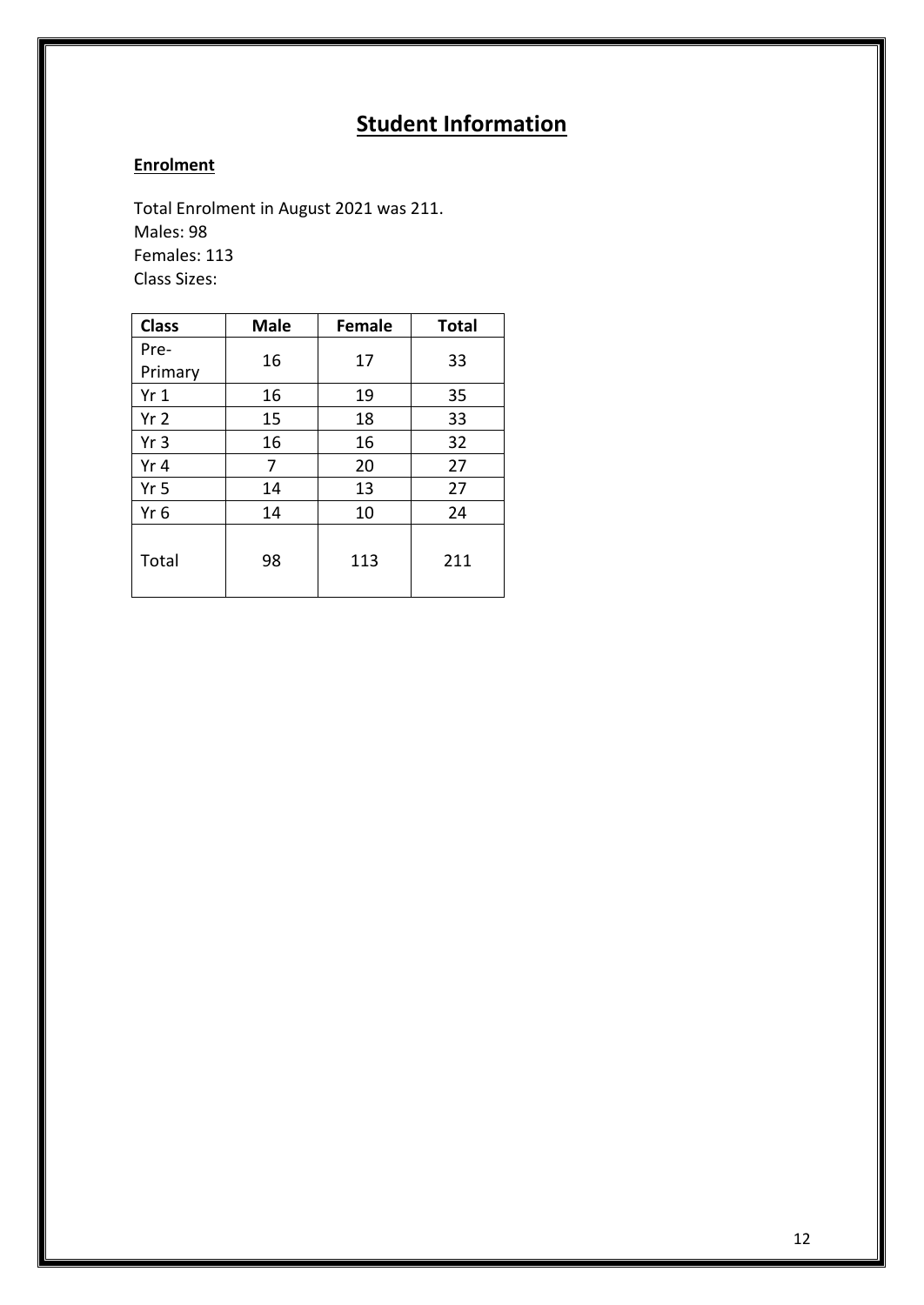## **Characteristics of Students**

Our students are from a rich variety of ethnic and cultural backgrounds. Almost all students are EAL,having English as an Additional Language.



## <span id="page-12-0"></span>**Student Attendance**

The average student attendance for 2021 was 90.36%. A breakdown of this is given below.

Student attendance for each year level:

| Pre-Primary   Year 1   Year 2   Year 3   Year 4   Year 5   Year 6 |                                                     |  |  |
|-------------------------------------------------------------------|-----------------------------------------------------|--|--|
| 88.06%                                                            | 87.92%   90.88%   90.04%   91.77%   91.37%   92.48% |  |  |

COVID-19 affected student attendance throughout the year.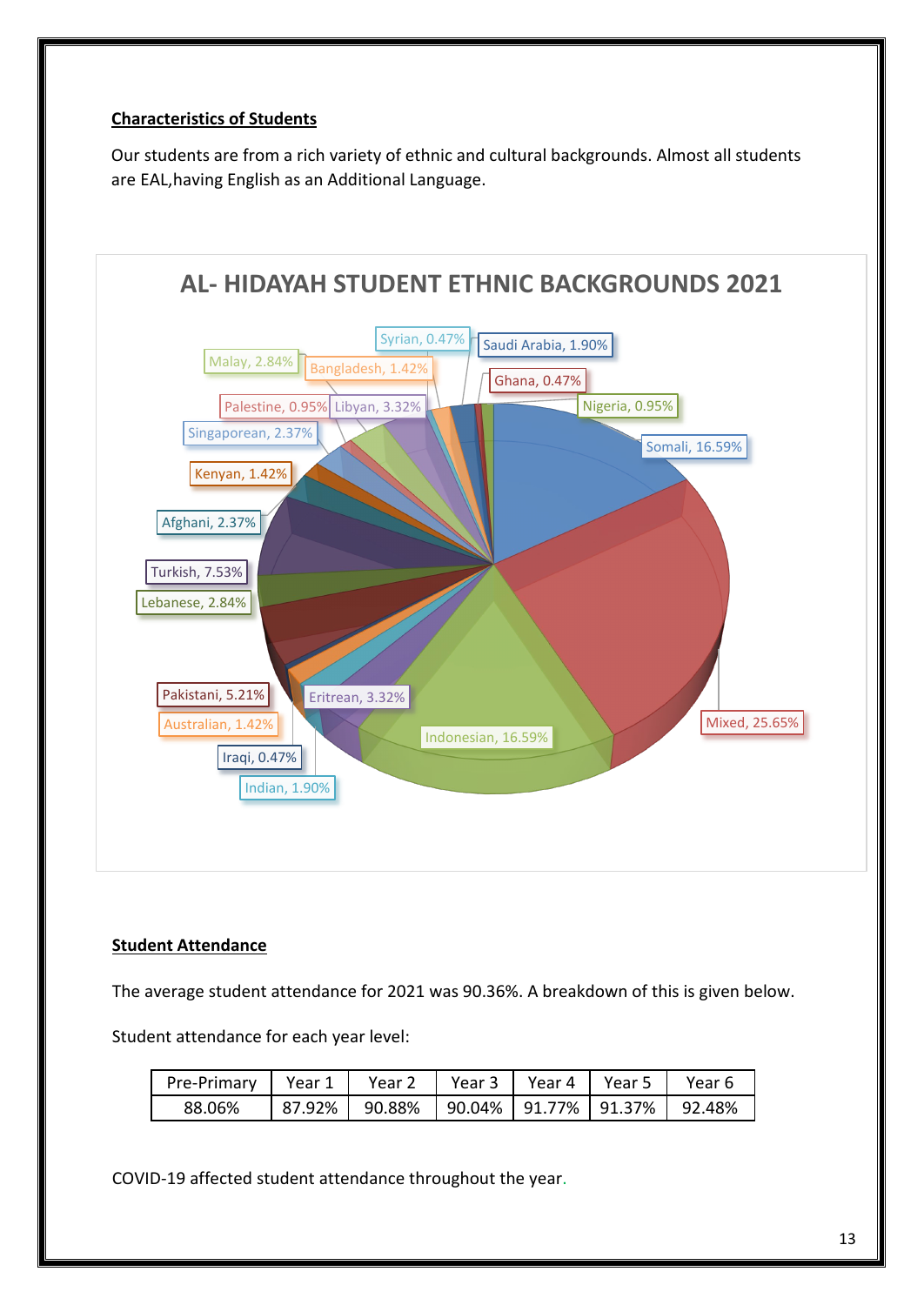# **2021 Surveys**

# **Parents (41 online surveys)**

|               | <b>Questions</b>                                                          | <b>Strongly</b><br><b>Agree</b> | <b>Agree</b> | <b>Not</b><br>sure | <b>Disagree</b> | <b>Strongly</b><br><b>Disagree</b> |  |  |
|---------------|---------------------------------------------------------------------------|---------------------------------|--------------|--------------------|-----------------|------------------------------------|--|--|
| 1.            | Al Hidayah Islamic School Environment                                     |                                 |              |                    |                 |                                    |  |  |
| a.            | My child likes being at school.                                           | 73.2%                           | 19.5%        | 7.3%               |                 |                                    |  |  |
| b.            | Our school has a friendly environment.                                    | 82.9%                           | 17.1%        |                    |                 |                                    |  |  |
| c.            | My child's learning needs are being<br>met at the school.                 | 53.7%                           | 31.7%        | 7.3%               | 7.3%            |                                    |  |  |
| d.            | The school works with me to support<br>my child's learning.               | 56.1%                           | 26.8%        | 7.3%               | 9.8%            |                                    |  |  |
| e.            | The school looks for ways to improve.                                     | 61%                             | 19.5%        | 17.1%              |                 | 2.4%                               |  |  |
| f.            | Our school is well maintained.                                            | 65.9%                           | 19.5%        | 14.6%              |                 |                                    |  |  |
| 2.            | Al Hidayah Islamic School Administrative Staff                            |                                 |              |                    |                 |                                    |  |  |
| а.            | The staff are friendly and helpful.                                       | 92.7%                           | 7.3%         |                    |                 |                                    |  |  |
| b.            | The staff are able to direct my queries<br>to the right person.           | 87.8%                           | 9.8%         | 2.4%               |                 |                                    |  |  |
| 3.            | <b>Educators: Teachers and EAs</b>                                        |                                 |              |                    |                 |                                    |  |  |
| a.            | Teachers expect my child to do his or<br>her best.                        | 73.2%                           | 17.1%        | 4.9%               | 4.9%            |                                    |  |  |
| b.            | I can communicate with my child's<br>teachers about my concerns.          | 75.6%                           | 17.1%        | 7.3%               |                 |                                    |  |  |
| $C_{\star}$   | Teachers & EAs help my child to make<br>good progress at this school.     | 70.7%                           | 17.1%        | 9.8%               | 2.4%            |                                    |  |  |
| 4.            | Principal                                                                 |                                 |              |                    |                 |                                    |  |  |
| a.            | The Principal is friendly and<br>approachable.                            | 92.7%                           | 4.9%         | 2.4%               |                 |                                    |  |  |
| b.            | The Principal encourages good student<br>behavior.                        | 90.3%                           | 4.9%         | 2.4%               | 2.4%            |                                    |  |  |
| 5.            | Correspondence                                                            |                                 |              |                    |                 |                                    |  |  |
| a.            | The Seesaw app is an efficient way to<br>communicate with teachers.       | 75.6%                           | 14.6%        | 7.3%               | 2.4%            |                                    |  |  |
|               | b. I like to receive information about my<br>child's learning via Seesaw. | 80.5%                           | 14.6%        | 4.9%               |                 |                                    |  |  |
| $c.$ $\vdots$ | enjoy reading the end of term<br>Newsletter.                              | 65.9%                           | 26.8%        | 7.3%               |                 |                                    |  |  |
|               | d. I enjoy following the school's Facebook<br>posts.                      | 65.9%                           | 24.3%        | 9.8%               |                 |                                    |  |  |
|               | e. I visit the school website when I need<br>for further information.     | 24.4%                           | 12.2%        | 26.8%              | 36.6%           |                                    |  |  |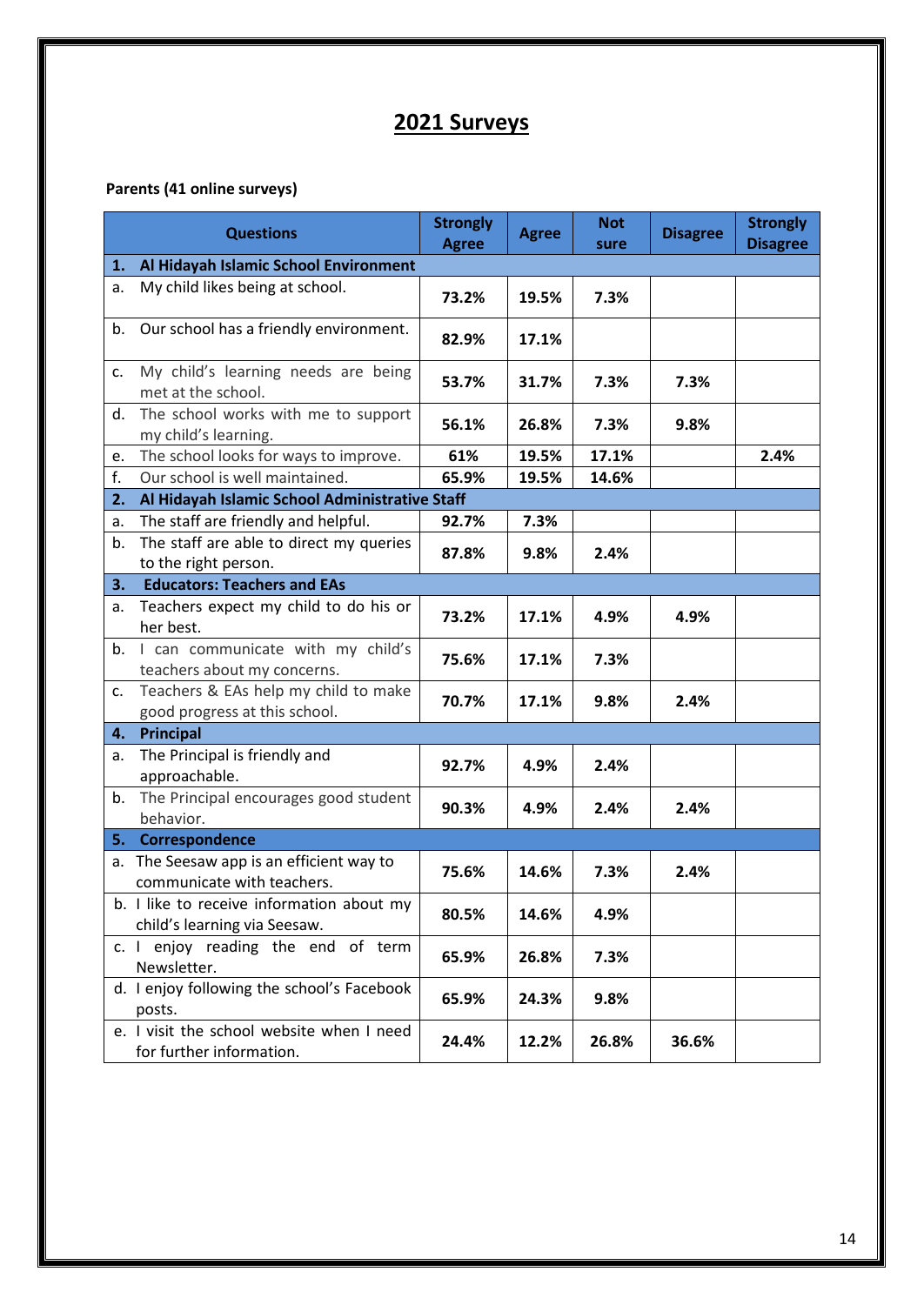# **Students (73: 44 paper, 29 online surveys)**

|                                             | <b>Questions</b>                                                                      | <b>Strongly</b><br><b>Agree</b><br>$\circledcirc$ | <b>Agree</b><br>$\odot$ | <b>Not</b><br>sure<br>⊜ | <b>Disagree</b><br>මග | <b>Strongly</b><br><b>Disagree</b><br>888 |
|---------------------------------------------|---------------------------------------------------------------------------------------|---------------------------------------------------|-------------------------|-------------------------|-----------------------|-------------------------------------------|
| Al Hidayah Islamic School Environment<br>6. |                                                                                       |                                                   |                         |                         |                       |                                           |
| g.                                          | My school is clean and tidy. It is well<br>maintained.                                | 39.7%                                             | 20.5%                   | 34.2%                   | 2.7%                  | 2.7%                                      |
| h.                                          | I feel safe at my school.                                                             | 43.8%                                             | 39.7%                   | 6.8%                    | 5.8%                  | 3.9%                                      |
| i.                                          | I like being at my school.                                                            | 57.5%                                             | 16.4%                   | 13.7%                   | 5.5%                  | 6.8%                                      |
| j.                                          | My school looks for ways to improve.                                                  | 47.9%                                             | 19.2%                   | 26%                     | 6.8%                  |                                           |
| k.                                          | My school takes students' opinion<br>seriously.                                       | 32.9%                                             | 30.1%                   | 24.7%                   | 8.2%                  | 4.1%                                      |
| I.                                          | My school gives me opportunities to<br>do interesting things.                         | 39.7%                                             | 34.2%                   | 20.5%                   | 1.4%                  | 4.1%                                      |
| m.                                          | My school has a friendly environment.                                                 | 46.6%                                             | 36.9%                   | 8.2%                    | 4.1%                  | 4.1%                                      |
| 7.                                          | <b>Administrative Staff</b>                                                           |                                                   |                         |                         |                       |                                           |
| c.                                          | The office staff are friendly & helpful                                               | 78.1%                                             | 15.1%                   | 4.1%                    | 2.7%                  |                                           |
| 8.                                          | My Educators: My teachers & EAs                                                       |                                                   |                         |                         |                       |                                           |
| d.                                          | My educators expect me to do my<br>best.                                              | 84.9%                                             | 10.9%                   | 4.2%                    |                       |                                           |
| e.                                          | My educators provide me with useful<br>feedback about my school work and<br>behavior. | 56.2%                                             | 23.3%                   | 10.9%                   | 2.7%                  | 6.8%                                      |
| f.                                          | Teachers & EAs treat students fairly at<br>school.                                    | 43.8%                                             | 13.7%                   | 34.2%                   | 2.7%                  | 5.5%                                      |
| g.                                          | I can communicate with my teachers &<br>EAs about my concerns.                        | 52.1%                                             | 65.9%                   | 6.8%                    | 4.1%                  |                                           |
| h.                                          | My teachers & EAs help me to make<br>good progress at this school.                    | 57.5%                                             | 23.3%                   | 10.9%                   | 2.7%                  | 5.5%                                      |
| i.                                          | My teachers & EAs are friendly and<br>encouraging.                                    | 43.8%                                             | 23.3%                   | 20.5%                   | 9.6%                  | 2.7%                                      |
| j.                                          | My teachers prepare engaging lessons<br>in class.                                     | 47.9%                                             | 17.8%                   | 23.3%                   | 8.2%                  | 2.7%                                      |
| 9.                                          | <b>Principal</b>                                                                      |                                                   |                         |                         |                       |                                           |
| c.                                          | My Principal is friendly and<br>approachable.                                         | 79.5%                                             | 10.9%                   | 6.8%                    | 2.8%                  |                                           |
| d.                                          | My Principal encourages us to have<br>good manners and to do my best.                 | 89%                                               | 6.9%                    | 4.1%                    |                       |                                           |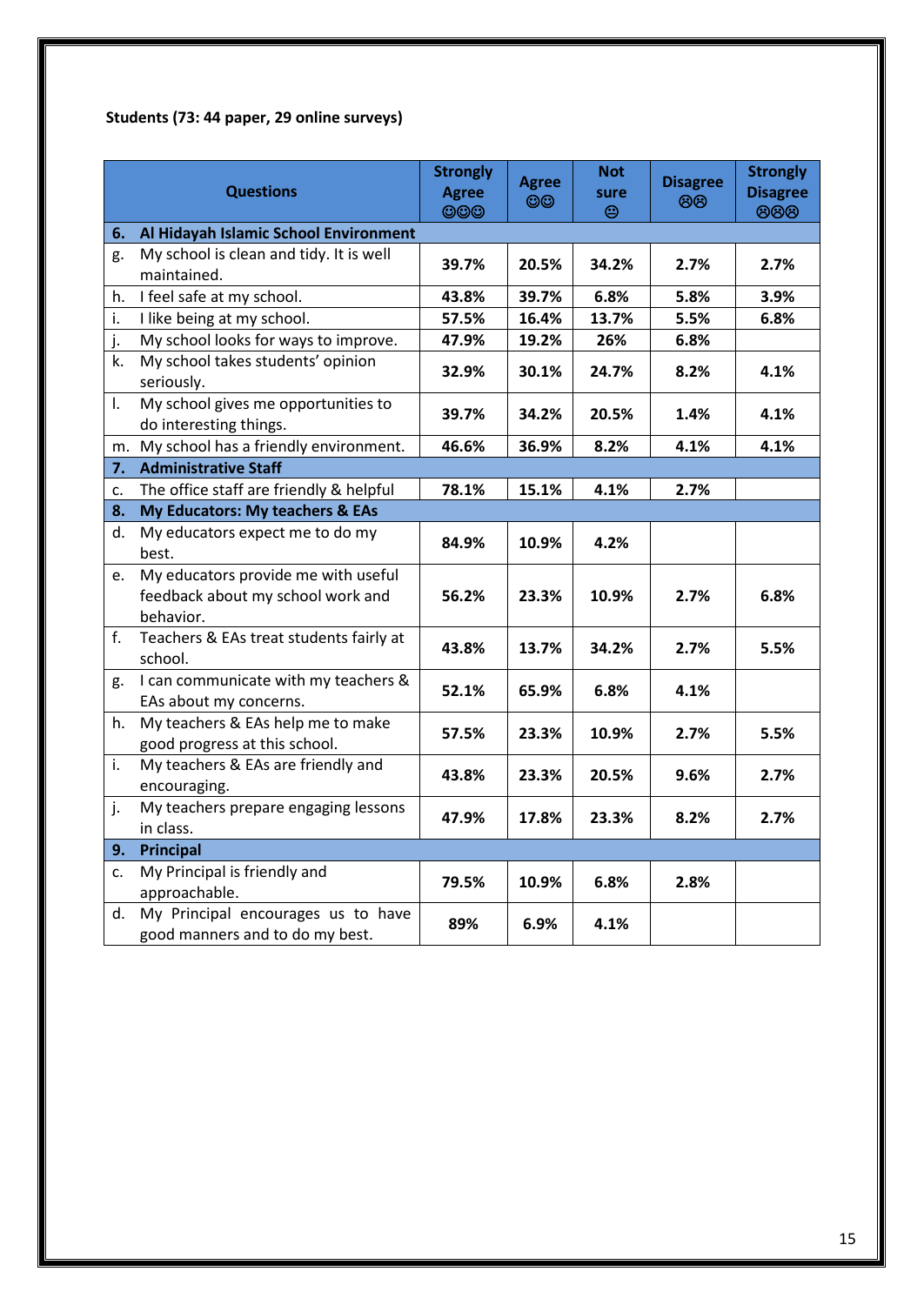# **Admin Staff (5 online surveys)**

|                | Statement                                                                                       | Strongly<br>Agree | Agree | <b>Not</b><br>sure | <b>Disagree</b> | Strongly<br><b>Disagree</b> |
|----------------|-------------------------------------------------------------------------------------------------|-------------------|-------|--------------------|-----------------|-----------------------------|
| $\mathbf{1}$ . | The Islamic ethos of our school is<br>actively encouraged &<br>implemented in daily activities. | 100%              |       |                    |                 |                             |
| 2.             | Our school looks for ways to<br>improve                                                         | 80%               | 20%   |                    |                 |                             |
| 3.             | Our school has a friendly<br>environment                                                        | 100%              |       |                    |                 |                             |
| 4.             | The school values me as an<br>employee                                                          | 80%               | 20%   |                    |                 |                             |
| 5.             | I received the proper training in<br>order to perform my job<br>effectively                     | 40%               | 60%   |                    |                 |                             |
| 6.             | I feel free to suggest changes that<br>would improve my area of work                            | 60%               | 40%   |                    |                 |                             |
| 7.             | Staff problems and complaints are<br>resolved fairly and promptly.                              |                   | 100%  |                    |                 |                             |
| 8.             | There is good communication<br>between the Principal and staff.                                 | 60%               | 40%   |                    |                 |                             |
| 9.             | The amount of work expected of<br>me is reasonable.                                             | 20%               | 80%   |                    |                 |                             |
| 10.            | Safety is an important priority at<br>the school.                                               | 100%              |       |                    |                 |                             |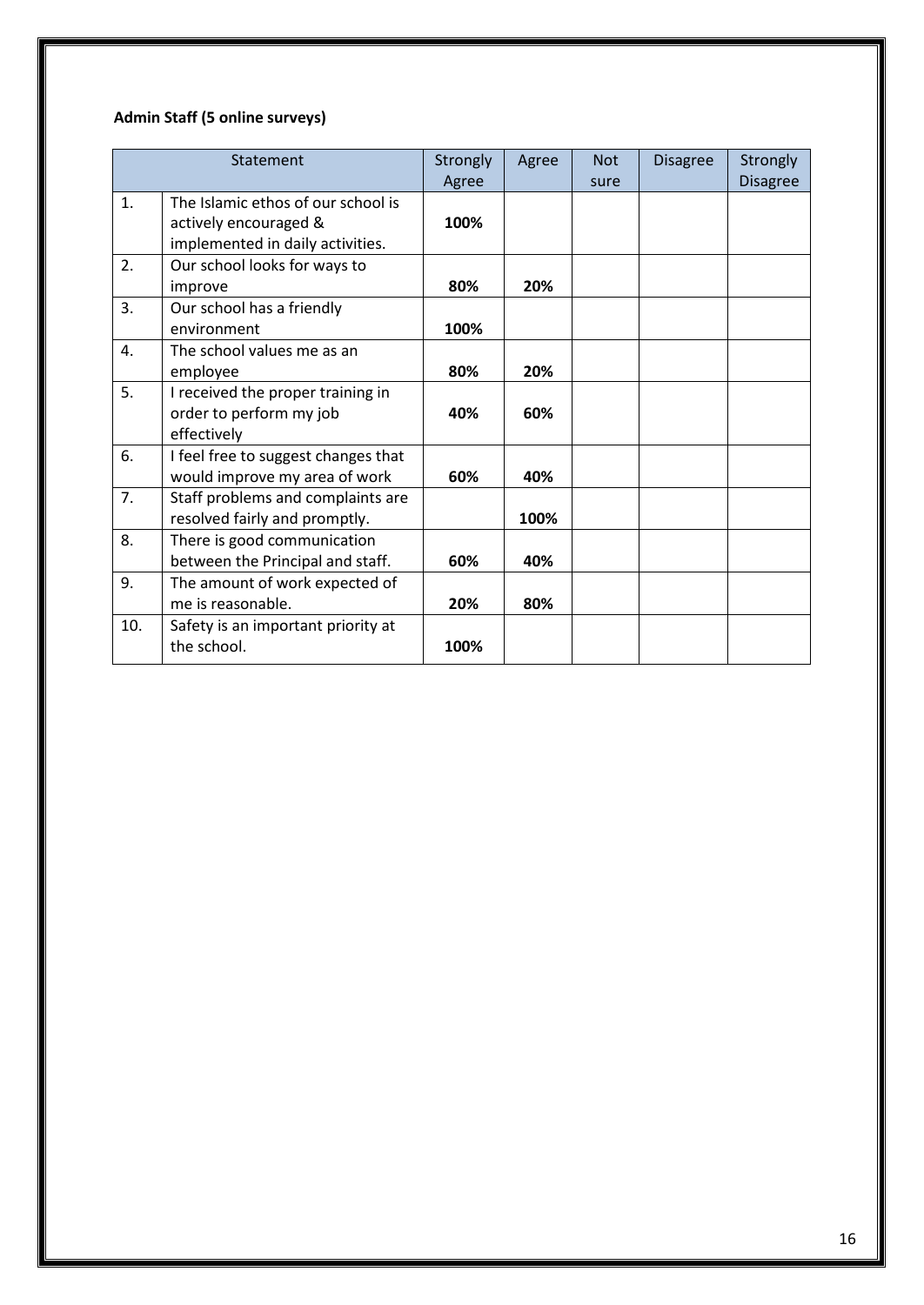# **Educators (14 online surveys)**

|     | Statement                          | Strongly | Agree | <b>Not</b> | <b>Disagree</b> | Strongly        |
|-----|------------------------------------|----------|-------|------------|-----------------|-----------------|
|     |                                    | Agree    |       | sure       |                 | <b>Disagree</b> |
| 1.  | The Islamic ethos of our school    |          |       |            |                 |                 |
|     | is actively encouraged &           | 84.6%    | 15.4% |            |                 |                 |
|     | implemented in daily activities.   |          |       |            |                 |                 |
| 2.  | Quality teaching and learning is   |          |       |            |                 |                 |
|     | a high priority at our school.     | 76.9%    | 15.4% | 7.7%       |                 |                 |
| 3.  | The school looks for ways to       |          |       |            |                 |                 |
|     | improve                            | 53.8%    | 23.1% | 15.4%      | 7.7%            |                 |
| 4.  | Our school has a friendly          |          |       |            |                 |                 |
|     | environment                        | 53.8%    | 38.5% | 7.7%       |                 |                 |
| 5.  | The school values me as an         |          |       |            |                 |                 |
|     | employee.                          | 38.5%    | 15.4% | 23.1%      | 23.1%           |                 |
| 6.  | Staff problems and complaints      |          |       |            |                 |                 |
|     | are resolved fairly and promptly.  | 30.8%    | 23.1  | 23.1%      | 15.4%           | 7.7%            |
| 7.  | Student behavior is well           |          |       |            |                 |                 |
|     | managed at our school              | 38.5%    | 46.2% | 15.4%      |                 |                 |
| 8.  | Our school clearly conveys its     |          |       |            |                 |                 |
|     | mission to the staff.              | 84.6%    | 15.4% |            |                 |                 |
| 9.  | There is good communication        |          |       |            |                 |                 |
|     | between the Principal and staff.   | 76.9%    | 15.4% | 7.7%       |                 |                 |
| 10. | I have the tools and resources I   |          |       |            |                 |                 |
|     | need to do my job                  | 61.5%    | 38.5% |            |                 |                 |
| 11. | Our School Business Manager,       |          |       |            |                 |                 |
|     | Office and Ancillary staff are     | 53.8%    | 46.2% |            |                 |                 |
|     | friendly and helpful.              |          |       |            |                 |                 |
| 12. | I experience a spirit of           |          |       |            |                 |                 |
|     | cooperation within the school.     | 46.2%    | 30.8% | 23.1%      |                 |                 |
| 13. | The school is well maintained.     | 53.8%    | 38.5% | 7.7%       |                 |                 |
| 14. | Safety is an important priority at |          |       |            |                 |                 |
|     | our school.                        | 92.3%    | 7.7%  |            |                 |                 |